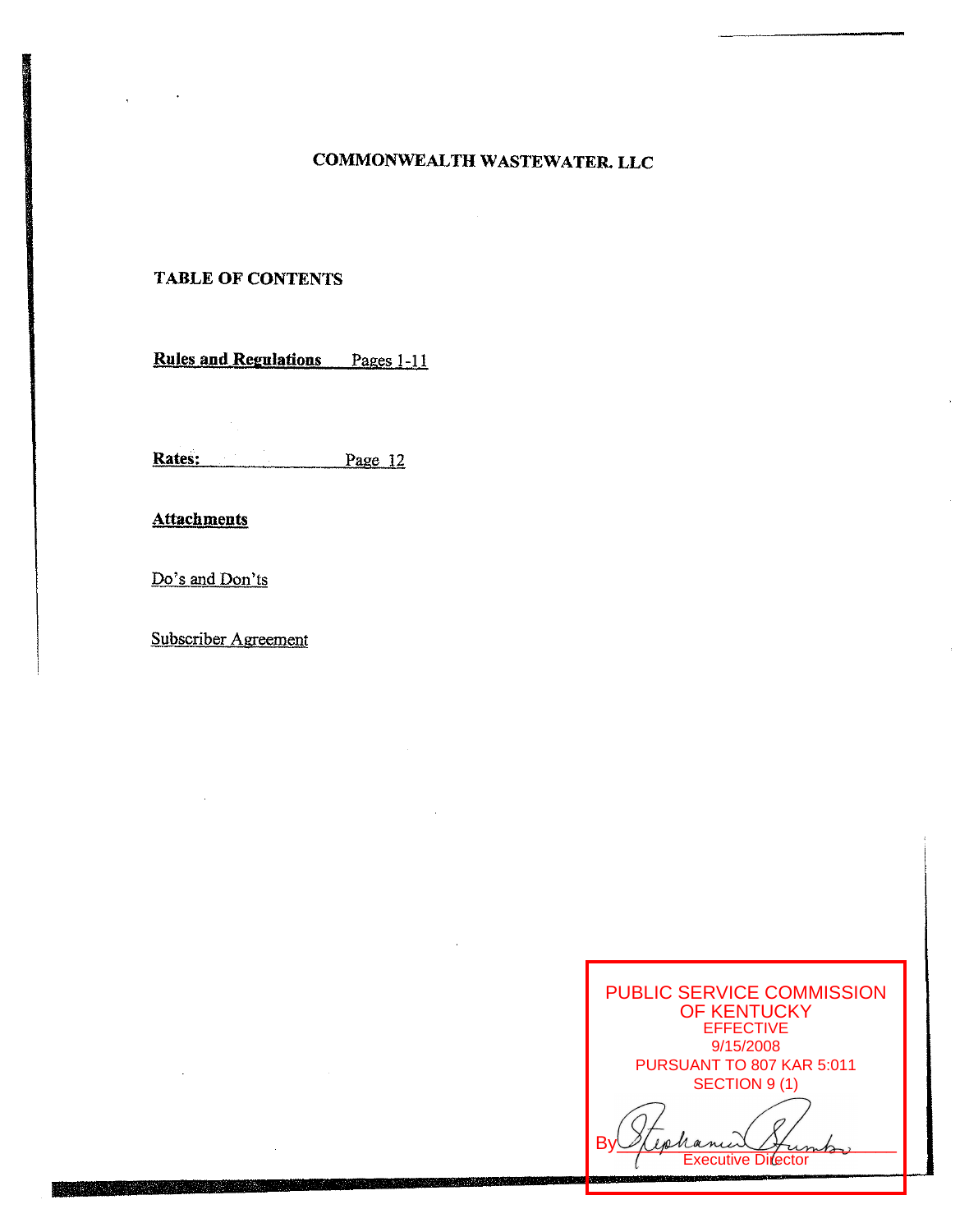**Commonwealth** Wastewater LLC

For Entire Service Area PSC **No.** -1- Original Sheet 1Page 1 of 12 Canceling sheet **No.** 

## RULES **AND** REGULATIONS

Governing the wastewater collection and treatment systems of Commonwealth Wastewater

Systems, LLC

Statement of Purpose

The general purpose of these tules and regulations is:

1. To establish procedures for furnishing wastewater collection and treatment

services on a uniform basis to Company's customers within the Commonwealth *of* 

Kentucky.

- *2.* To provide standards and procedures for:
- a. Acceptable wastewater characteristics
- b. Protection of the integrity of the watertight system
- c. Engineering design standards
- d. Construction standards and inspection requirements
- e. Quality of materials

Definition *of* Terms

1. Company -The word Company shall mean Commonwealth Wastewater Systems,

LLC.

PUBLIC SERVICE COMMISSION OF KENTUCKY EFFECTIVE 9/15/2008 PURSUANT TO 807 KAR 5:011 SECTION 9 (1) Date of issue: September 15, 2004 Date Effective: September<br>Title: Officer **Issued By: Greg Powell Figure 1.2002**<br>Issued by authority of PSC Order No: 2003-00431  $By  $Q$  (ephanical Humbor)$ **Executive Director**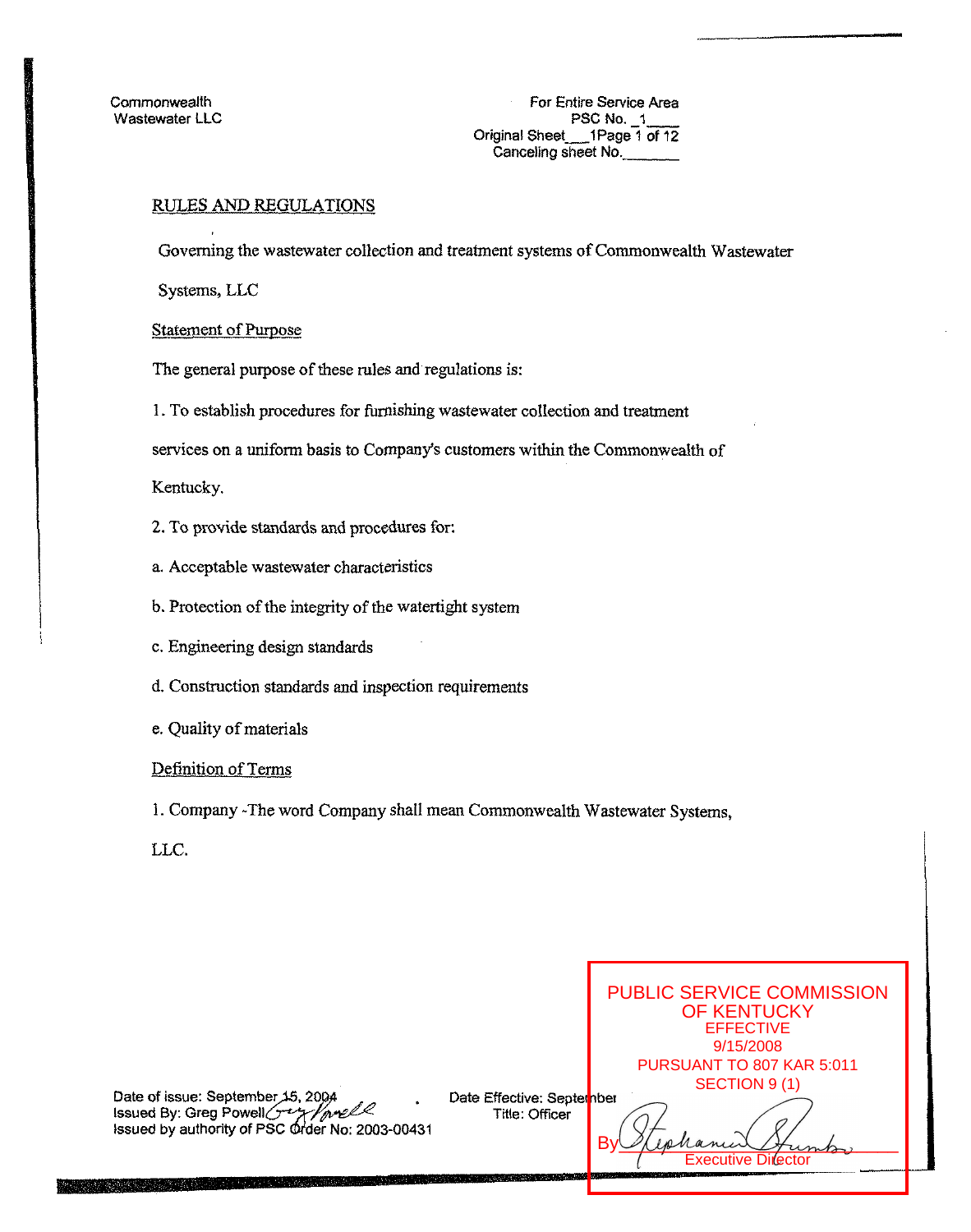## Commonwealth Wastewater Systems, LLC Rules and Regulations

2. Engineer -The word Engineer shall mean the consulting engineer of Commonwealth Wastewater Systems, LLC.

**3.** Customer -The word Customer shall mean any person, *fum,* corporation, association or government unit fiunished wastewater services by the Company. **4.** Property- The word property shall mean all facilities owned and operated by the Company.

5. PSC -The letters PSC shall mean the Kentucky Public Service Commission.

*6.* STEP Tank -The words STEP Tank shall mean the septic tank located near the building which accepts waste and contains a pump vault.

7. STEG Tank -The words STEG Tank shall mean the septic tank located near

the building, which accepts waste and contains an effluent filter.

8. Service Line -The words Service Line shall mean the line from

the STEP/STEG Tank to a Collector Line.

**9.** Collector Line -The words Collector Line shall mean the line

from the Service Line to the Main Line.

10. Main Line- The words Main Line shall mean the line from the

Collector Line to the treatment facility.

11. Building Outfall Line -The words Building Outfall Line shall

mean the line that carries waste from the building to the *STEP*.

STEG Tank.

Date of issue: September 15, 2004<br>Issued By: Greg Powell<br>Issued by authority of PSC Order No: 2003-00431

Date Effective: September

OF KENTUCKY EFFECTIVE 9/15/2008 PURSUANT TO 807 KAR 5:011 SECTION 9 (1)  $By  $Q$$ Executive Director

PUBLIC SERVICE COMMISSION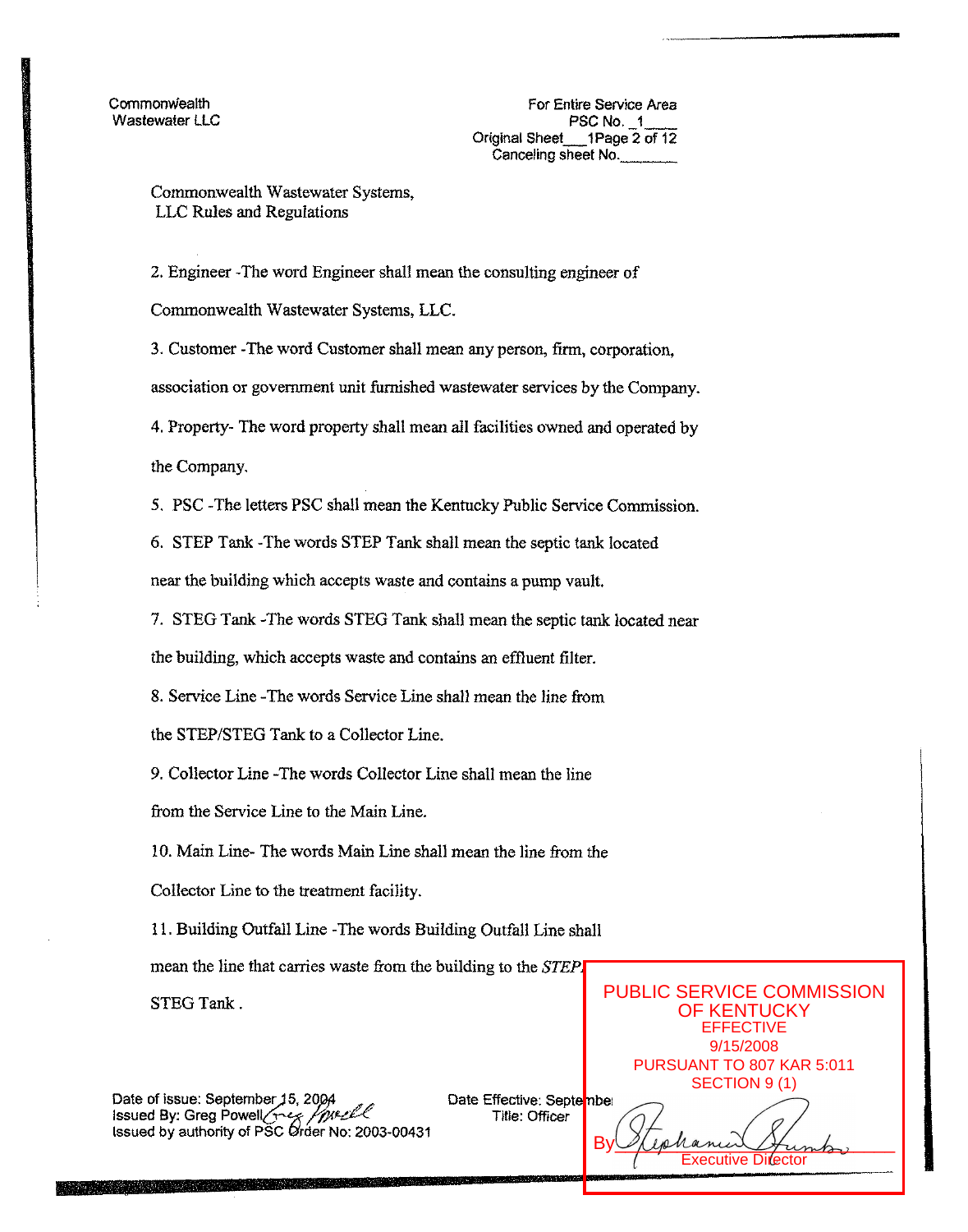**12.** Pumping Station -The words Pumping Station shall mean a

tank that contains pumps and receives effluent from STEG

Tanks and / or Collector Lines.

## **Service Area**

Commonwealth Wastewater Systems, LLC is a corporation organized and engaged in

business as a public utility with a service area in Boyle County, Kentucky.

## **Availability of Service**

Service is available to any residential or commercial customer that applies for service, executes a Sewer Subscription Agreement, (copy attached and made apart of these tariffs) and complies with all applicable rules and regulations.

## **Effect of Rules and Regulations**

**A11** provisions of these rules and regulations shall be incorporated

into each contract with each wastewater system customer of the Company.

## **Utility Items on Private Property**

The Company shall maintain all STEP and STEG tanks, control systems and service lines required to provide sewer service on the Customer's premises. The Customer must execute an agreement granting an easement to the Company for maintenance of the sewer system. The building plumbing and Building Outfall Line shall be maintained by the Customer.

| <b>PUBLIC SERVICE COMMISSION</b><br><b>OF KENTUCKY</b><br><b>EFFECTIVE</b> |
|----------------------------------------------------------------------------|
|                                                                            |
| 9/15/2008                                                                  |
| PURSUANT TO 807 KAR 5:011                                                  |
| SECTION 9 (1)                                                              |
|                                                                            |
| inhance                                                                    |
| <b>Executive Director</b>                                                  |
| reciive:                                                                   |

Date of issue: September 45, 2004<br>Issued By: Greg Powell 22 / Mull<br>Issued by authority of PSC Order No: 2003-00431

Title: Officer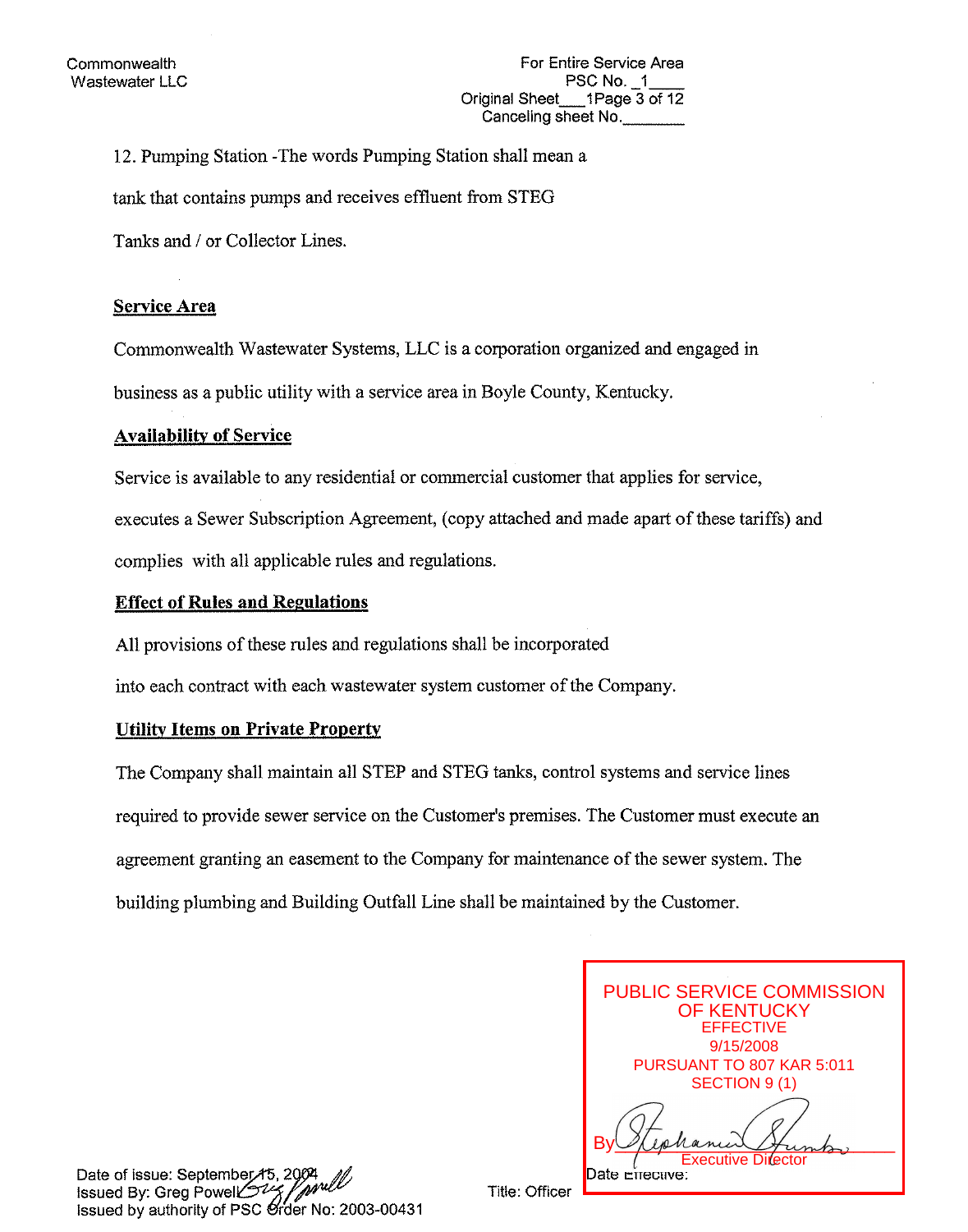**Commonwealth** Wastewater **LLC** 

For Entire Service Area **PSC No. 1** Original Sheet\_\_1Page 4 of 12 Canceling sheet No.

## Discontinuance **of** Service

Service under any application may be discontinued for the following reasons:

1. Non-payment of bill **as** hereinafter set forth below

2. For misrepresentation **in** the application

**3.** For adding to the property or fixtures without notice to the Company

**4.** For molesting any service pipe, tank, control system, filter or any property

of the Company in any way whatsoever

**5.** For violation of any rules of the Company

*6.* For disconnecting or re-connecting service by any party, other than a duly

authorized agent of the Company, without the consent of the Company

#### Non-payment penalties

A non-payment penalty of five percent *(5%)* of the monthly charge will be **due after** the due date shown on the bill. **If** payment is not received within fifteen days aRer the due date, a **written** notice will be sent to the customer. If payment is not received service will be turned *off* from the customer's property as per the Sewer Subscription Agreement executed by the customer with no additional notice being sent. No service shall be reconnected if discontinued for non-payment (or any other valid reason) until all charges have been paid, including disconnection and reconnection fees. The disconnection **fee** is *\$25* and the reconnection fee is \$25.

Date of issue: September 15, 2004<br>Issued By: Greg Powell Computer March 15<br>Issued by authority of PSC Order No: 2003-00431

Date Effective: September

9/15/2008 PURSUANT TO 807 KAR 5:011 SECTION 9 (1)  $By  $Q$$ Executive Director

PUBLIC SERVICE COMMISSION OF KENTUCKY EFFECTIVE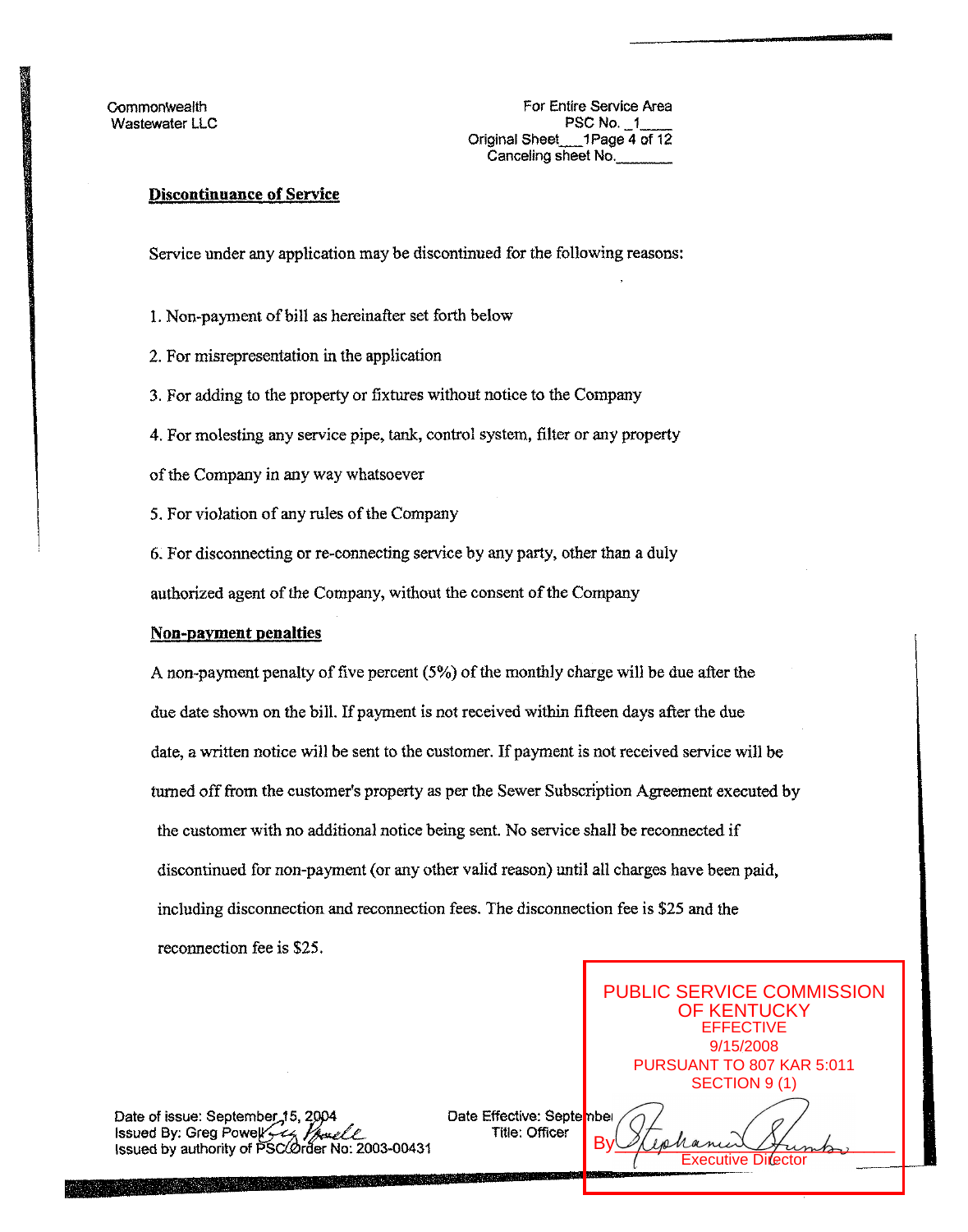**Commonwealth** Wastewater LLC

## **Returned Checks**

A check returned by the bank will incur a fee of \$25.00.

## **Changes in Ownershio, Tenancv of Service**

**A** new application and agreement must be made and approved by the Company on any change in ownership of property, or in tenancy, or in the service **as** described in the application. In the event of failure of a new owner or tenant to make such application, the Company shall have the right to discontinue service until such new application is made and approved.

## **Security Deposits**

Each new Customer, before connection or reconnection of the service, will be required to make a refundable deposit to secure payment of wastewater service bills **in** an amount of \$60.00 or **2/12th** of an average monthly bill, whichever is greater. Interest will be paid on deposits held by the company at the rate required by statute and PSC regulations. Deposits will be retained for any period allowed by PSC regulations and interest will be accumulated and paid **as** required by PSC regulations. Required refunds of deposits will be credited to any amounts owed by the customer.

Date of issue: September 15, 2004<br>Issued By: Greg Powell *Computer September 1993-00431*<br>Issued by authority of PSC Order No: 2003-00431

Date Effective: September<br>D. 9/15/2008 PURSUANT TO 807 KAR 5:011 SECTION 9 (1)  $By  $Q$$ **Executive Difector** 

PUBLIC SERVICE COMMISSION OF KENTUCKY EFFECTIVE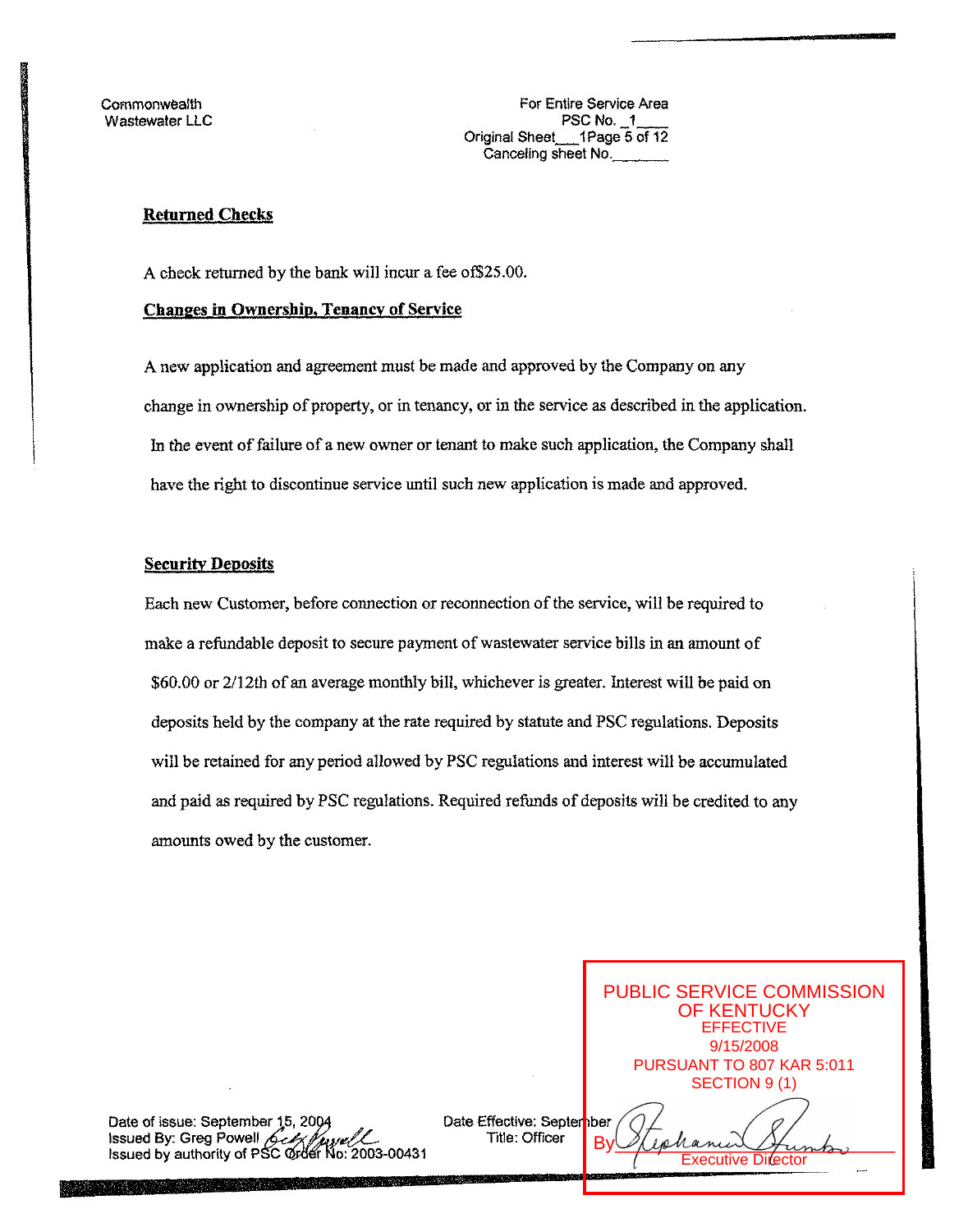For Entire Service Area PSC No. 1 Original Sheet 1Page 6 of 12 Canceling sheet No.

## Engineering, Materials and Construction Standards

1. General -This specification covers the type of sewer system required for various design conditions of sewers constructed by developers. The requirements called for are minimum in all cases. Bedding conditions, material specifications, sealing requirements and installation methods are the responsibility of the design engineer and must be approved by the Company Engineer. Design and construction of sewer lines shall meet the requirements of the Kentucky Cabinet for Health Services and the Public Service Commission, in addition to this specification. Where conflicts exist, the more restrictive shall govern.

2. All wastewater collection system components are to be watertight. This includes Building Outfall Lines, all tanks, Collector Lines, Service Lines and Main Lines. Collector Lines and Main Lines are to be tested to 100 pounds per square inch of water pressure. Risers and lids are to be watertight.

**3.** STEP and STEG Tanks are to be installed near the building to be served. The tanks are to be set in a level condition and tested for water tightness before backfilling.

**4. All pipe is to be PVC .Classes and sizes will be per Engineer's UBLI** design and in all cases SDR 21 class 200 will be the minimum allowable. 5. Only wastewater drains are to be connected to the sewer s**y**stem. No SUANT TO 807 KAR 5:011 **OMMISSION OF KENT FFFFCTIVE** 9/15/2008 SECTION 9 (1)

Date of issue: September 45, 2004<br>Issued By: Greg Powell  $\frac{\partial \mathcal{L}}{\partial x}$  /  $\frac{\partial \mathcal{L}}{\partial y}$ <br>Issued by authority of PSC Order No: 2003-00431

Title: Officer

 $By  $Q$  (ephanical Humbor)$ Executive Director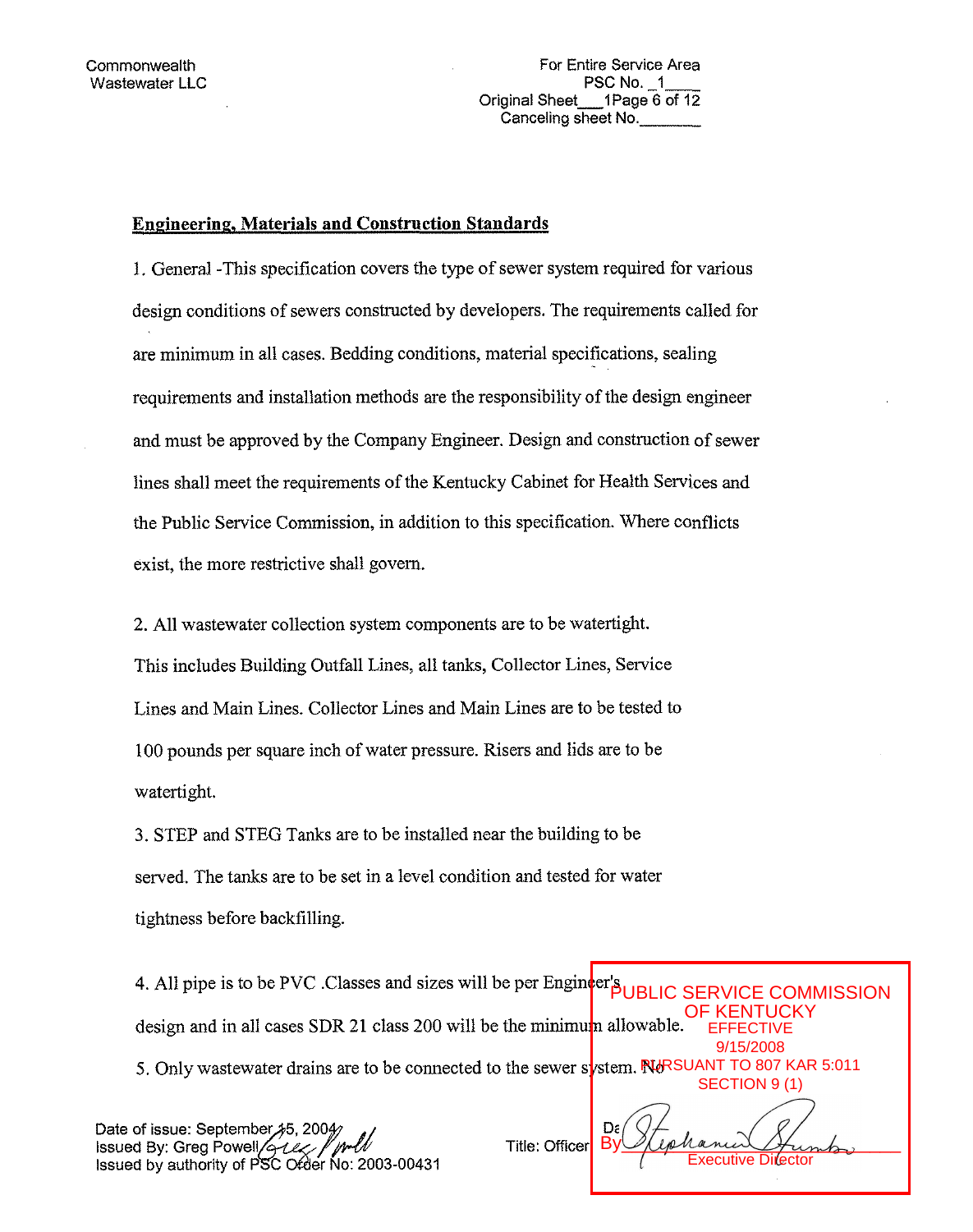**Wastewater LLC** 

. Commonwealth **For Entire Service Area**<br>
Wastewater LLC **FOR SERVICE Area**<br>
PSC No. \_1\_\_\_\_ Original Sheet-1 Page 7 *of* 12 water sources such as roof drains, sump pumps, condensate lines and Canceling sheet No.

swimming pools shall be connected to the **sewer** system.

*6.* Toning Wire shall be installed on all lines for future marking and locating.

## **Special Pretreatment Wastewater Requirements**

For all wastewater connections the Company reserves the right to require any commercial, non-residential user to provide special pre-treatment for any high strength effluent before discharge into its wastewater system. The Company may, upon the basis of recognized engineering standards and treatment costs, increase the rate charged to cover the cost of high strength effluent or industrial waste, and may impose recognized engineering standards as to the maximum size of solids and constituents in such waste discharged into its wastewater system.

Additionally, if excessive volumes of wastewater are received, **the** Company may require the Customer to monitor flow volume and increase surge holding capacity at tbe Customer's expense. All customers will be required to follow the Do's and Don'ts list for an Effluent collection System, supplied to them by the Company (Copy Attached), which is incorporated and made a part of these tariffs. These requirements prohibit the dumping of any toxic chemicals that kill tank bacteria and

disposal of an excessive amount of *grease,* among other things.

Date of issue: September 15, 2004<br>
Issued By: Greg Powell **Title: Officer**<br>
Issued by authority of PSC Order No: 2003-00431

Date Effective: Sep<mark>l</mark>ember 15, 2004 SECTION 9 (1)

 $By  $Q$  (ephanical Humbor)$ cutive Di**r**ector

PUBLIC SERVICE COMMISSION OF KENTUCKY EFFECTIVE 9/15/2008 PURSUANT TO 807 KAR 5:011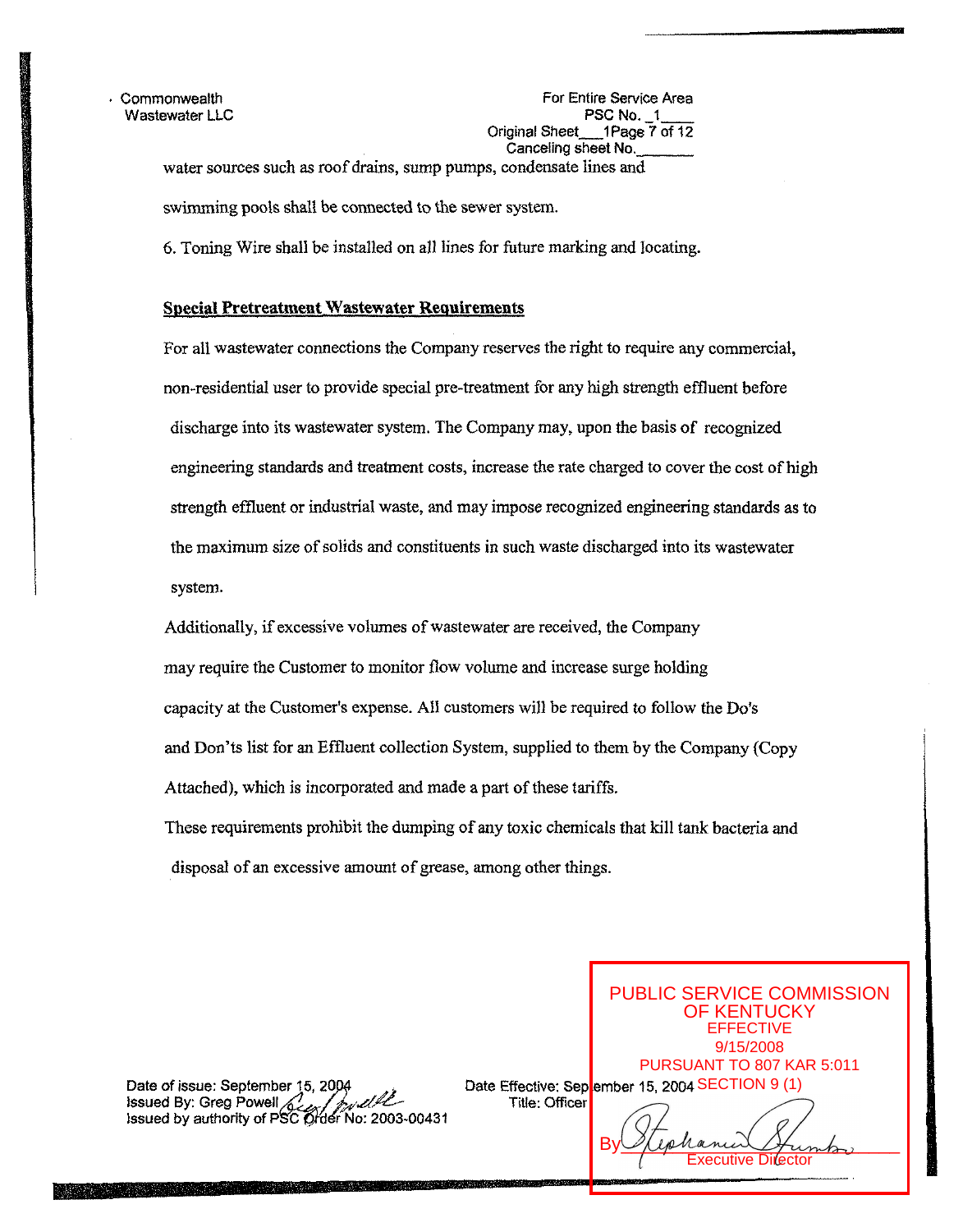**Wastewater LLC** 

Commonwealth For Entire Service Area<br>
Vastewater LLC<br>
PSC No. 1 Original Sheet-1 Page **8** *of* 12 Canceling sheet No.-

## **Prohibited Discharges**

No substances shall be discharged into the collection or treatment system that may create combustible, gaseous, explosive or flammable conditions, which will not dissolve or are incompatible with current treatment processes or which will clog or obstruct the system.

#### **Damages**

The company shall in no event be responsible for maintaining any building outfall line owned by the customer, nor for damages created by wastewater escaping there *from,* nor **for** 

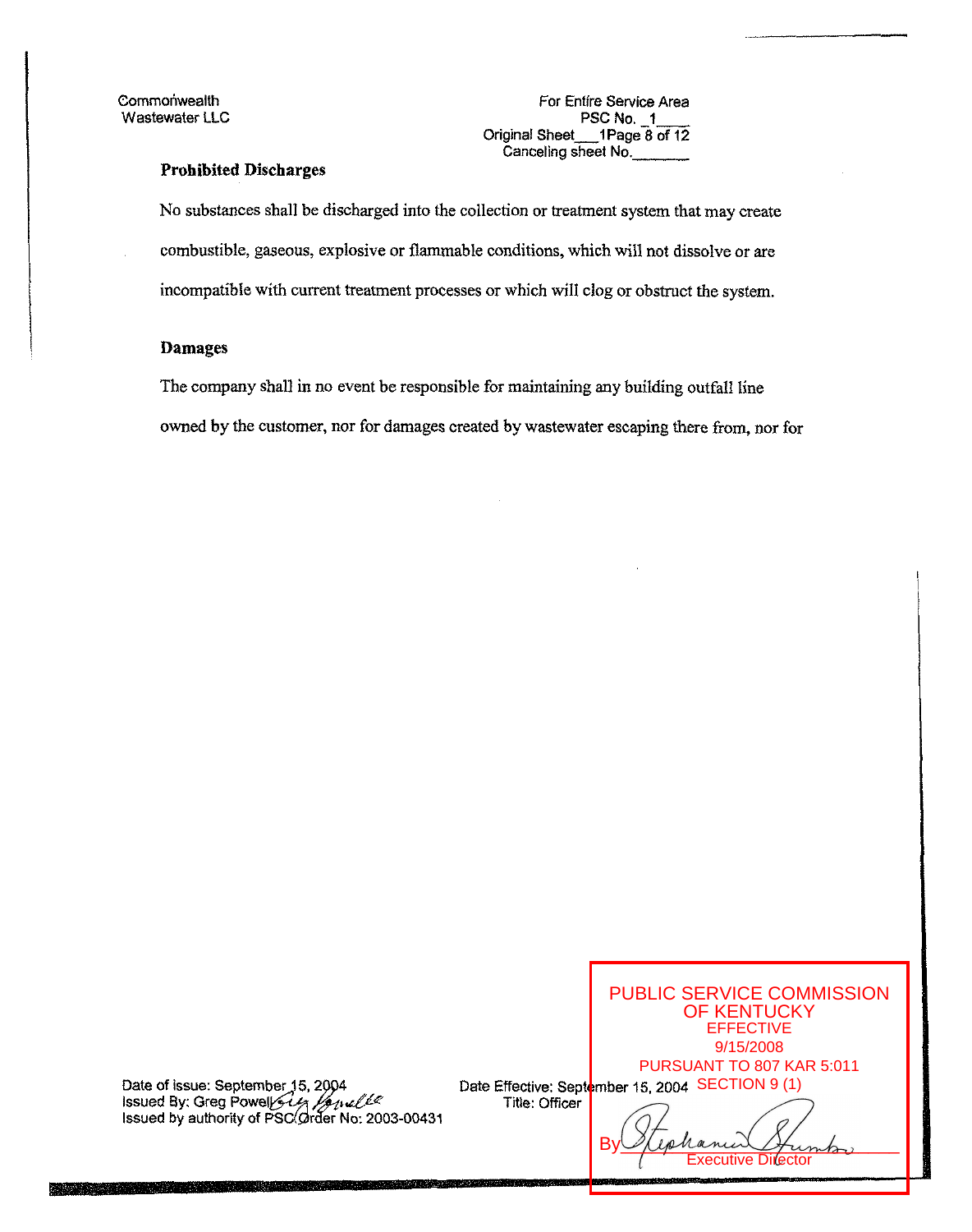defects in Customer's building lines or fixtures. The customer shall at all times comply with all regulations of the Kentucky Public Service Commission and of the Company. All leaks in any building pipe or fixture on the premises of the Customer shall be immediately repaired by the Customer. On failure to repair any such leak, the service may be discontinued until repairs are made.

## **Insoection**

All pipes, valves and fixtures shall at all reasonable hours, be subject to inspection by the Company or its duly authorized agent.

## **In Event of Emergency**

The Company shall not be liable to the Customer for interruption in service, or

for damages or inconvenience as a result of any intemption, stoppage, etc., which was beyond

the reasonable control of the Company. In case of an emergency, call 800 **3** 15 **9243** 

## **Service Area**

The Company will provide service within Boyle County, Kentucky

## **Extension Plan**

The Company may furnish sewer service to property owners whose lands abut the Main Line other Company's existing sewer systems. The sewer service charges listed in the sewer billing structure do not include any costs for construction of any sewer extensions. Any sewer system components required to service such abutting properties shall

| <b>PAU BE I'DOSE RAVIE E JE OD MINI SSION</b> |
|-----------------------------------------------|
| <b>OF KENTUCKY</b>                            |
| <b>EFFECTIVE</b>                              |
| 9/15/2008                                     |
| PURSUANT TO 807 KAR 5:011                     |
| SECTION 9 (1)                                 |
|                                               |

 $By  $\mathcal{Q}(\mathit{tplanum} \mathcal{A}_1)$$ Executive Director

Date of issue: September Issued By: Greg Powell **Issued by authority of PSC Order No. 2003-00431** 

Title: Officer

Date Effective:"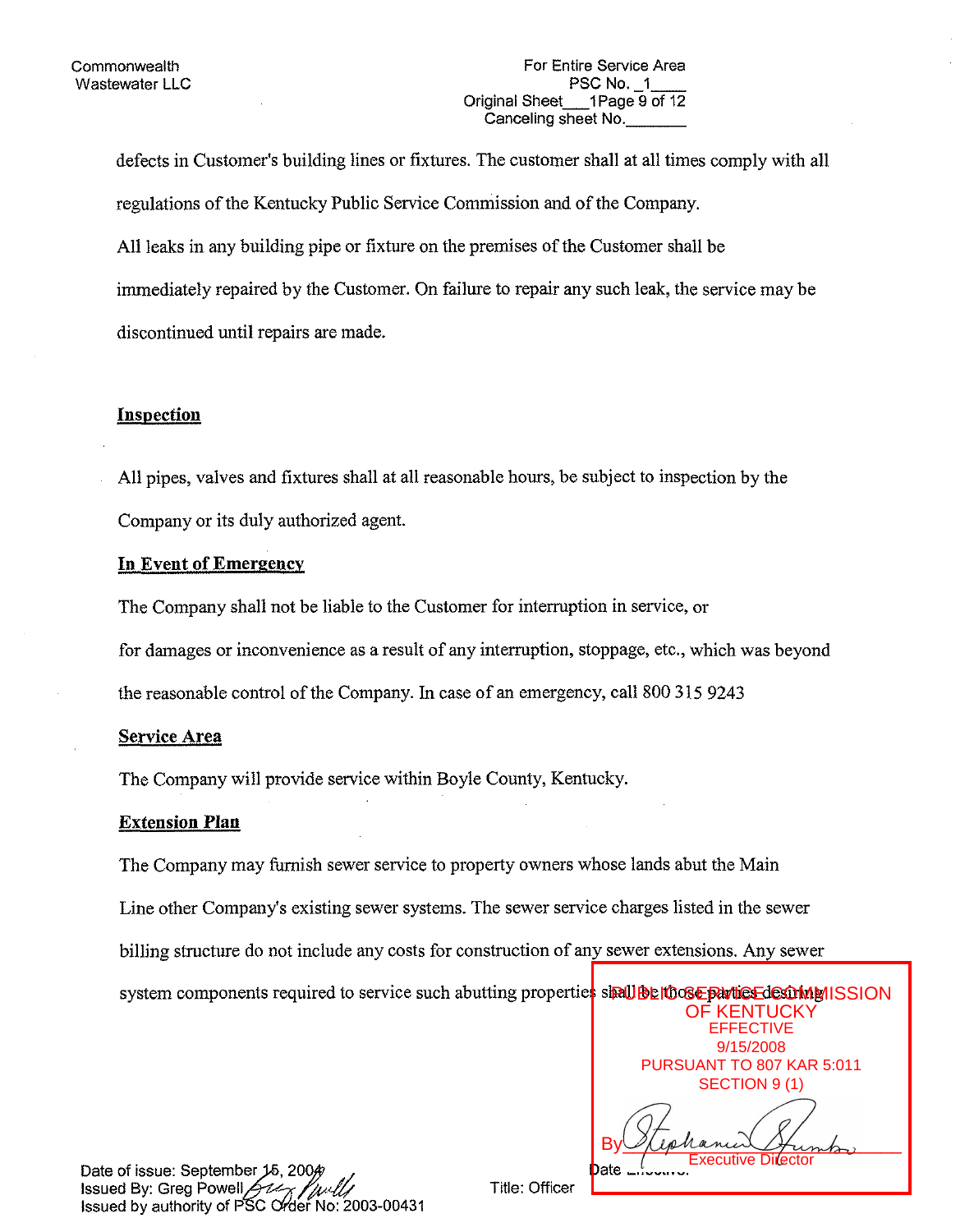Wastewater LLC

## Commonwealth For Entire Service Area<br>
Wastewater LLC<br>
PSC No. 1 Original Sheet 1Page 10 of 12 Canceling sheet No.

service, be paid by the party Customer desiring such extension of service. Wastewater service to new areas within the Commonwealth of Kentucky will be made available where it is technically feasible and the developer or property owner who enters into appropriate contracts for service with CWS.

## Contributions in Aid *of* Construction

Sewer system components furnished by developers and land owners to the Company will be recognized as contributions in aide of construction in the amount of the actual cost of construction. Capital contributions from developers will be treated in a like manner.

## Contracts for Service

Each customer before installation of service shall be required to execute,

on the appropriate forms furnished by the Company, a Sewer Subscription Agreement.

## Customer Billing Forms

Customer billings may be prepared by various providers of such service **and** will vary by location. Where the local electric service provider is willing to do billing, that will be the method. Billing will be on a monthly basis. Bills will be rendered no later than the fifteenth of each service month. Payment is due ten days from the date of billing,

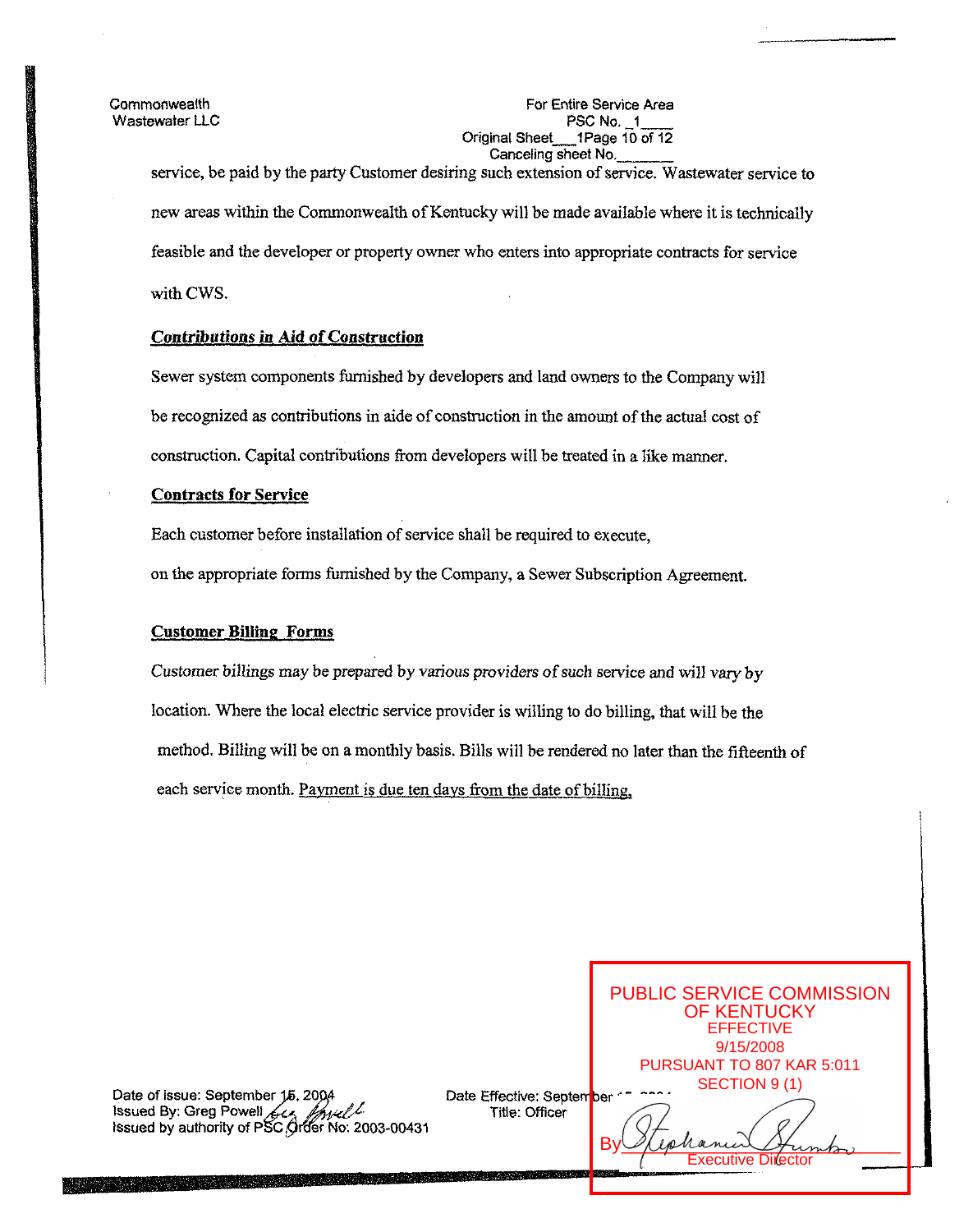## **Rates for Service:**

The following rates apply to residential and commercial service:

Monthly rate: *See* attached sheets.

## **Public Contact**

Gregory E. Powell

13005 Middletown Industrial Blvd., Suite E

Louisville, KY 40223

(502) 254-2245

Fax: (502) 254-2225

## **Kentuekv Public Service Commission Regulations**

The Company, in its operation, shall conform to all the applicable

rules **and** regulations promulgated from time to time by the Kentucky Public Service Commission.

|    |                                             | PUBLIC SERVICE COMMISSION<br><b>OF KENTUCKY</b><br><b>EFFECTIVE</b><br>9/15/2008 |
|----|---------------------------------------------|----------------------------------------------------------------------------------|
|    |                                             | PURSUANT TO 807 KAR 5:011                                                        |
|    |                                             | SECTION 9 (1)                                                                    |
| ោ1 | Date Effective: Septenber<br>Title: Officer | rance<br><b>Executive Difector</b>                                               |

Date of issue: September 15, 2004<br>Issued By: Greg Powel <sup>y-2</sup>3 **//pueller**<br>Issued by authority of PSCOrder No: 2003-004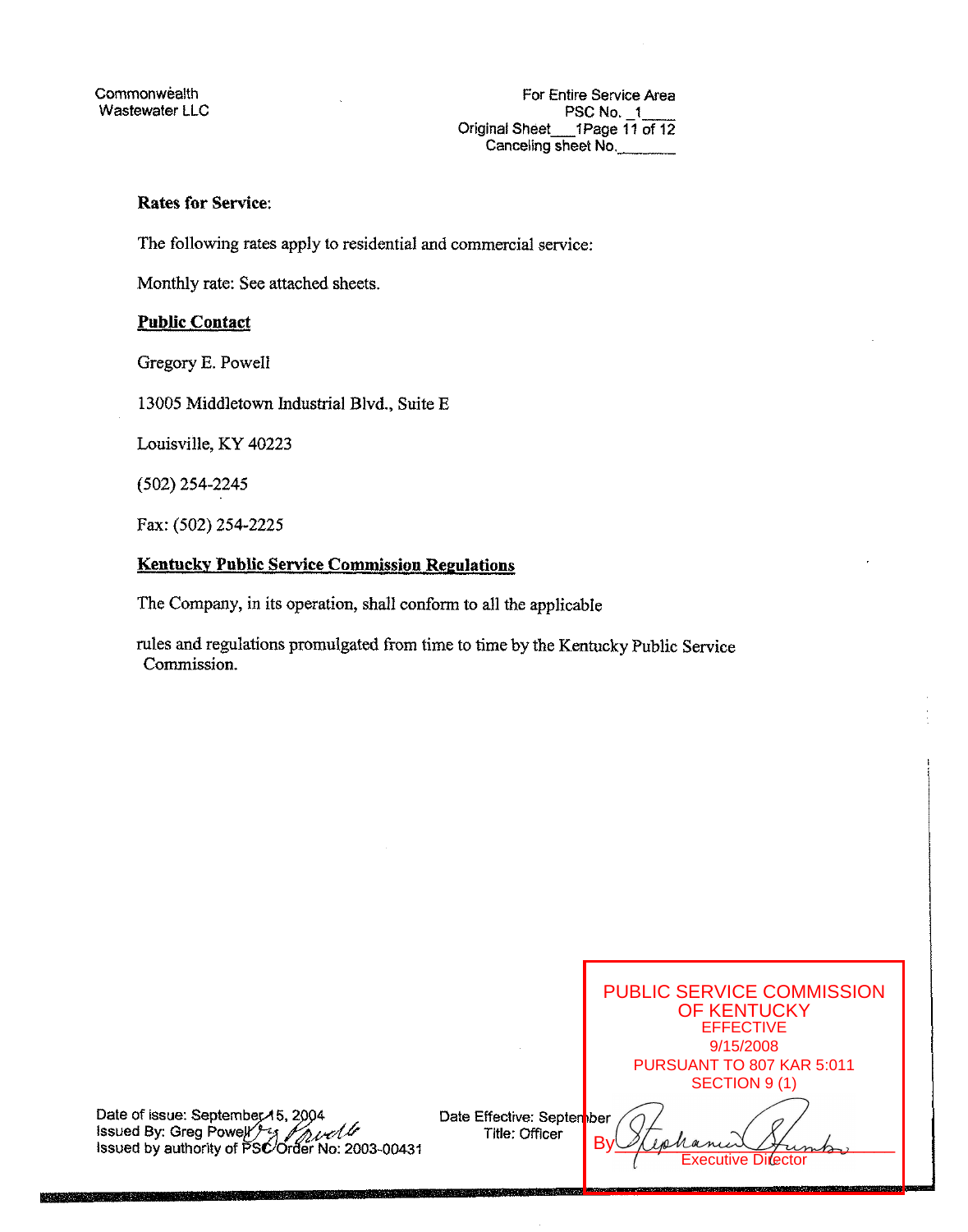Commonwealth For Entire Service Area Wastewater LLC **No. PSC No. PSC No. 1- PSC No. 1- PSC No. 1- PSC No. 1-**Original Sheet-IPage *12* of **12**  Canceling sheet No.

## **Billing Summary Residential Wastewater Rates**

**Rates and Special Charges** 

Monthly Charge *for* residential service:

\$34.92

## **Special Charges**

Non-Payment **ofbill** - 5%

Disconnection **of** Service *\$25.00.* 

Reconnection of Service \$25.

Returned Check -\$25.

I

Date of issue: September issued **By:** Greg Powel

Date Effective: September Title: Officer

 $By  $Q$  (ephanical Humbor)$ **Executive Director** 

PUBLIC SERVICE COMMISSION OF KENTUCKY EFFECTIVE 9/15/2008 PURSUANT TO 807 KAR 5:011 SECTION 9 (1)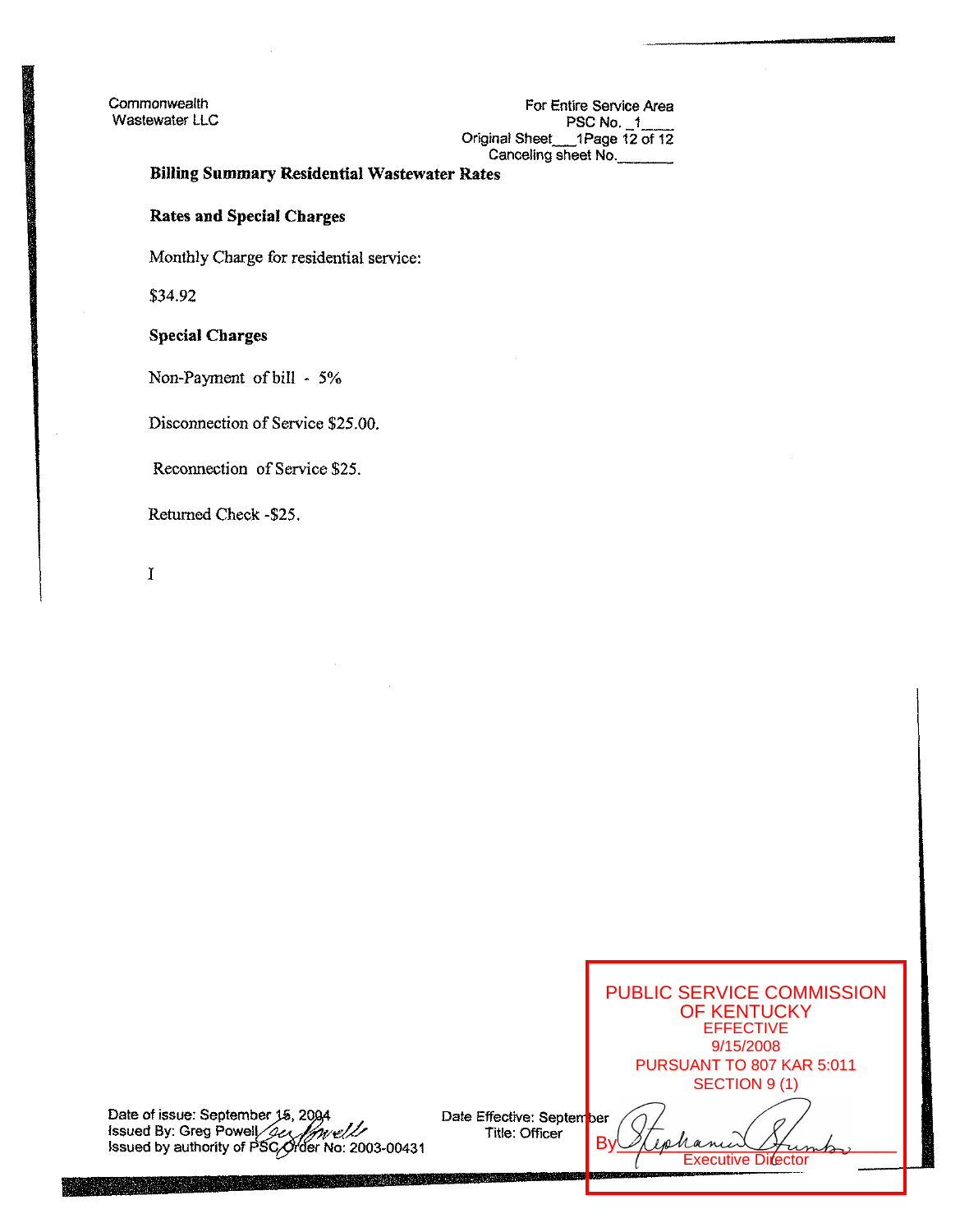#### **SEWER SUBSCRIPTION CONTRACT**

| DATE:                      |  |
|----------------------------|--|
| PRINTED NAME               |  |
| <b>ADDRESS OF PROPERTY</b> |  |
| <b>MAILING ADDRESS</b>     |  |
| TELEPHONE NUMBER           |  |

I hereby make application *to* Commonwealth Wastewater Systems, Inc. (CWS) for sewer service at the address of property stated above. In consideration of the undewking on the part **of** CWS to furnish sewer service, I understand and agree **as**  follows:

1. I understand that components of a sewer system have been installed on the property referred to above, which is owned or occupied by me, and which is to be connected with a wastewater disposa) system owned and/or maintained by CWS. I warrant that any connection to and/or subsequent use to this system by the components on my property shall be in accordance with the Rules and Regulations and Plans of CWS Regarding my usage of the system components **on** my property, which are owned by me, I covenant to follow the guidelines set forth in the **USER** MANUAL **(Do%** and Don'ts for ERuent Collection System). Should 1 violate these Rules and/or abuse or damage my components, I understand that I must bear the expense to repair or replace the same in accordance with the Plans of CWS.

2. I acknowledge CWS, its successors and assigns have a perpetual easement in, over, under and upon the above specified land **as**  shown on the property plat, with the right to operate and repair all components of the sewer system on my property, including but not limited to the septic tank, the **STEG** (Septic Tank Effluent Gravity) or STEP **(Septic** Tank Effluent Pumping) system. I further **gmnt** CWS permission to enter upon my property for any reason connected with the provision or removal of sewer service or collection therefore.

3. For all other plumbing and smctures **on** the property, including the out fall line to the septic tank, **I** agree that I **am** responsible for all operation and repair thereof.

4. I understand and agree to pay a security deposit of \$60.00, to promptly pay for service at the then current schedule of rates and fees and agree to abide by and be subject to CWS's billing and cutoff procedures. Should I not pay in accordance with CWS' **s** Rules, I agree to pay all costs of collection, including attorney fees.

*5.* I accept the current Rules and Regulations and the Rates and Fees Schedule and agree to abide by any amendments to such Schedules.

**6.** I agree that this Agreement shall remain in effect for **as** long **as** 1 own, reside upon or rent the above-described property. When such circumstances **no** longer exist, I agree to provide notice to CWS a1 least thirty (30) days in advance of my vacating the property.

Subscriber's signature

<u> 1989 - Johann Stein, fransk politik (f. 1989)</u>

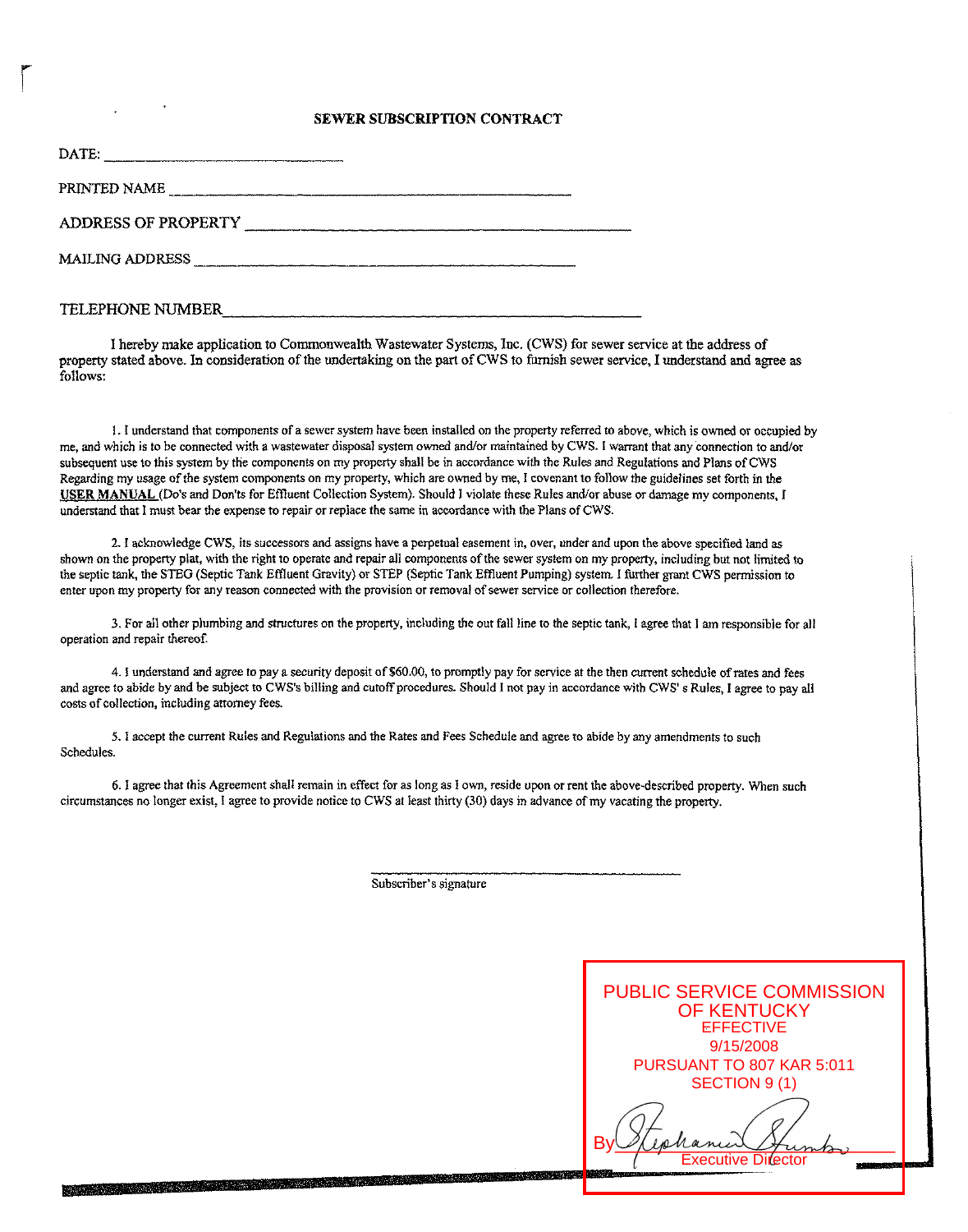# **USER MANUAL Residential DO'S and Don'ts For Effluent Collection Systems**

It's important to understand the first step to a successful sewage treatment and disposal system begins with homeowner education. A knowledgeable homeowner can prevent system damage and eliminate costly repairs. Your effluent collection system is composed of a septic tank and plastic pressure mains. All waste from your house flows into the septic tank where it is digested. The solids settle to the bottom **of** the tank. The scum floats to the **top.** The middle portion of the tank remains fairly clear. The clear liquid is pumped *out* of the tank into pressure sewer mains.

- 1. Items that cause **Problems and Failure** of this system are:
	- a. Excessive sludge or scum accumulation in septic tank
	- b. Excessive water usage
	- C. Some fahric sofieners and whiteners
	- d. Excessive grease and oil from food processing
	- e. Hair **from** hair cutting
	- f. Chemical cleaners
	- €5 Diapers, rags, cigarette butts, coffee grounds, plastic, **and** rubber products (condoms)
	- h. Any non-biologically degradable substances will cause problems in the treatment and disposal of your sewage **RepBelalGyStER** VICE COMMISSION

A properly maintained septic tank provides a high degree of treatment and  $F_{\sqrt{2}}F_{\sqrt{2}}$ effluent that is relatively free of greases and solids that can clog the effluent<sup>9</sup> file and  $XAR 5:011$ 

SECTION 9 (1)  $By  $\mathcal{Q}(\mathit{tplanum} \mathcal{A}_1)$$ **Executive Director** 

OF KENTUCKY

 $\mathbf{1}$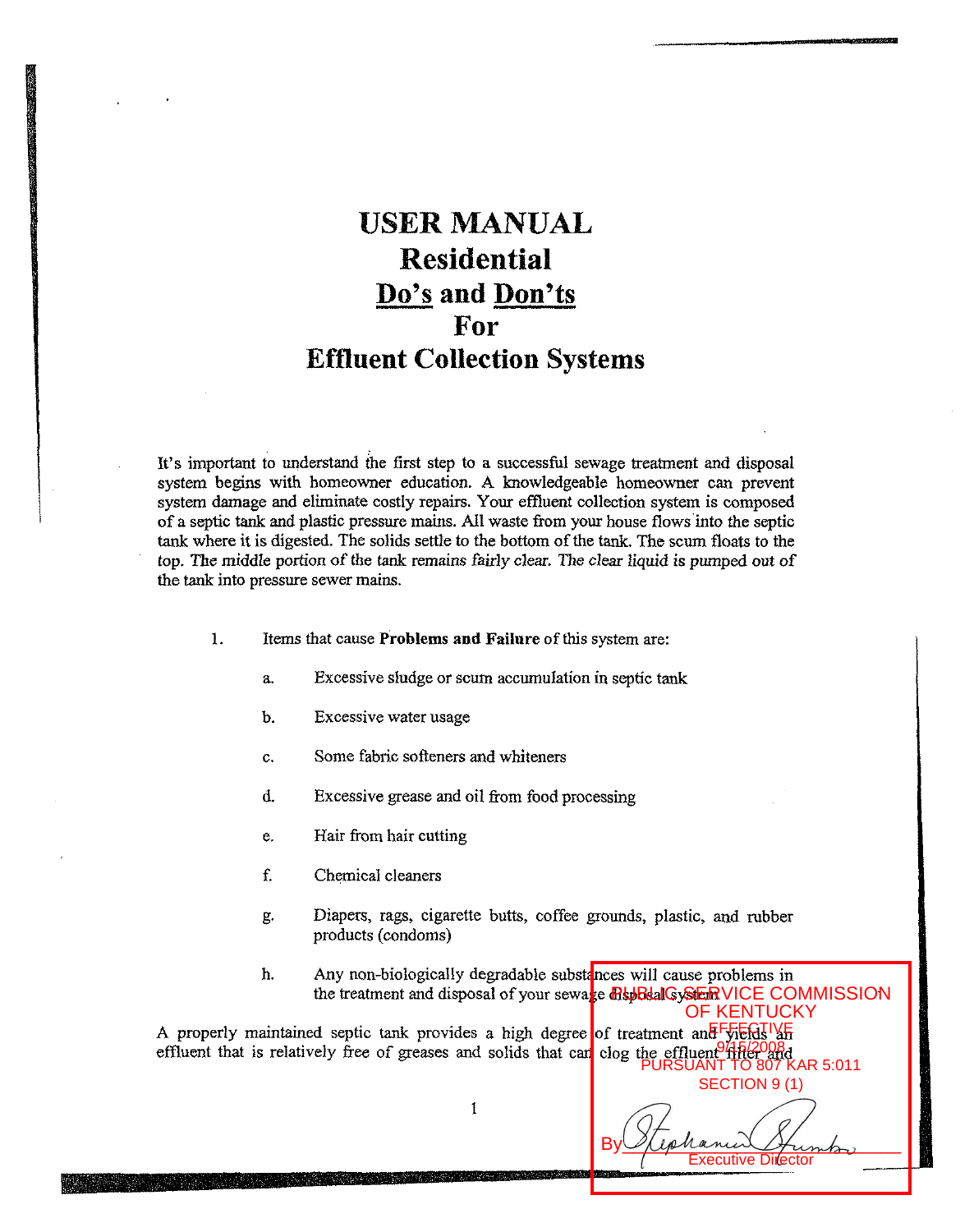pump. The best practice is to not discharge anything into a septic system that is poisonous or that may inhibit the abilities of the fiiendly critters (bacteria) living and working there. An excellent guideline that should be practiced in every household is not to dispose of anything into the septic tank that hasn't first been ingested, with the exception of toilet paper and mild detergents.

The following tips and recommendations list good healthy practices **that** will help to insure a long life for your septic tank system, and minimal maintenance.

## **DO'S**

- **Do** call Commonwealth Wastewater Systems, LLC should assistance become necessary. The audibie alarm can be silenced by pushing the illuminated light located directly above the "PUSH TO SILENCE" label on the fiont of the electrical control panel. With normal use, the tank has a reserve storage capacity good for **24-36** hours.

- **Do** familiarize yourself with the location and type of the electrical control panel and note the number on the panel.

- **Do** coordinate with your service provider prior to the installation locations of new landscaping or permanent structures in order to insure that the integrity of the septic tank and service lines are not jeopardized.

**Do** practice water conservation. By reducing the amount of water going into your system you can extend the life of the system and reduce the power consumption. Wash clothes and dishes only when you have a full load. When possible avoid several loads in one day.

Do be aware that a simple toilet float can hang up and result in over 2000 gallons per day of wasted water; normal household usage ranges from 300 to 500 gallone BE RAYICE COMMISSION

> OF KENTUCKY EFFECTIVE 9/15/2008 PURSUANT TO 807 KAR 5:011 SECTION 9 (1)

 $By  $Q$  (ephanical Humbor)$ Executive Director

2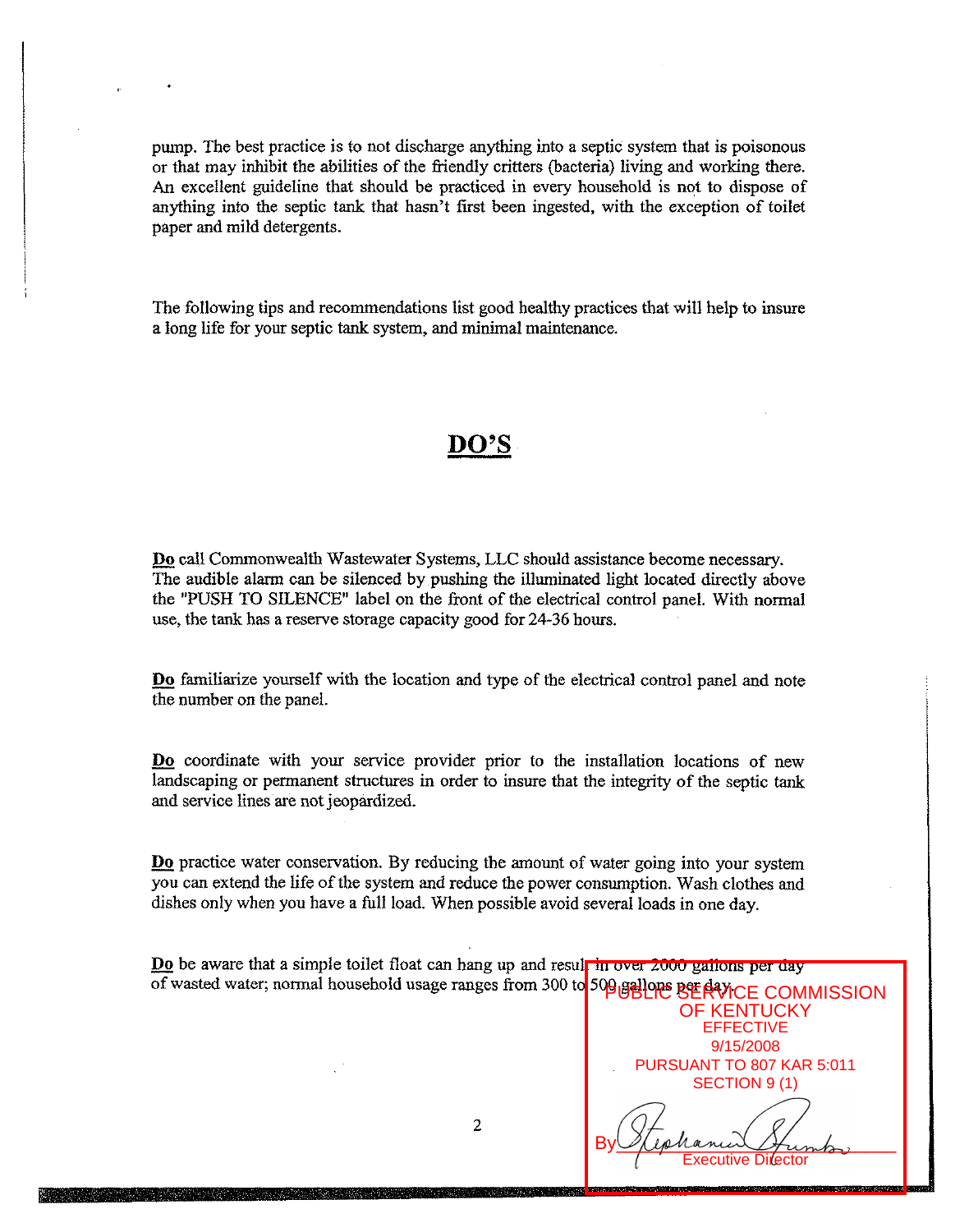## **DON'TS**

Don't dispose of water softener backwash into tank! The backwash brine solution contains bigb levels of chlorides that can destroy the micro-organisms, inhibit the biological digestion, interfere with the solid's sedimentation that occurs in the tank, and may increase the flow through the tank 25 to 50 percent. **Don't** dispose of water softener backwash into tank! The backwash brine solution contains high levels of chlorides that can destroy the micro-organisms, inhibit the biological digestion, interfere with the solid's sedimen

septic system. This additional water will overload your septic tank system and cause a premature failure. Your septic system was designed only for domestic water use. may increase the flow through the tank 25 to 50 percent.<br> **Don't** connect rain gutters, storm drains, or allow other surface water to get into your<br>
septic system. This additional water will overload your septic tank syste

fixtures (leaky toilets can result in excess flows **through** the septic system). Use water saving devices such as low flow showerheads and low volume flush toilets. **Don't** use excessive quantities of water. **Repair leaky toilets, faucets or plumbing fixtures** (leaky toilets can result in excess flows through the septic system). Use water saving devices such as low flow showerheads an

products is dangerous, while other materials such as paper towels, rags, newspaper, plastics, cigarettes, coffee grounds, egg shells, sanitary napkins, condoms, large amounts of hair, and cooking grease are a maintenance nuisance, and will create a situation requiring frequent pumping of septage from the tank.

Don't dump recreational vehicle (RV) waste into your tank because it will increase the amount of solids entering the septic tank, and the frequency of required septage pumping. Some **RV** waste may contain chemicals that are toxic or that mav adverselv affect the biolopical activitv in your tank.

Don't use garbage disposal systems to dispose of non-biodegradable materials, because they increase the amount of solids entering the septic tank, and the frequency of required septage pumping. Compost scraps or dispose with your trash. Do not pour grease down the drain. Collect grease in a container rather than disposine of down the drain. Pouring grease down the drain is the fastest way to ensure a filing system (and expensive repairs). they increase the amount of sollus entering the septic tank, and the frequency of required<br>septage pumping. Compost scraps or dispose with your trash. **Do not** pour grease down the<br>drain. Collect grease in a container rath

Additives do not improve the performance of the tanks and can cause maior damage to your drain field or other areas in the collection svstem. The natural micro-organisms and bacteria that form in your system are sufficient. These organisms generate their own enzymes for breaking down and digesting nutrients (The natural order of the RSVICE COMI **Don't use special additives that claim they will enhance the performance of your tank.**<br> **Additives do not improve the performance of the tanks and can cause major damage to your drain field or other areas in the collecti PUBLIC SERVICE COMMISSION** 

the septic system. EFFECTIVE Don't allow anyone, other than a qualified service technician to perform maintenances PURSUANT TO 807 KAR 5:011

SECTION 9 (1)  $By  $Q$  (ephanical Humbor)$ Executive Director

3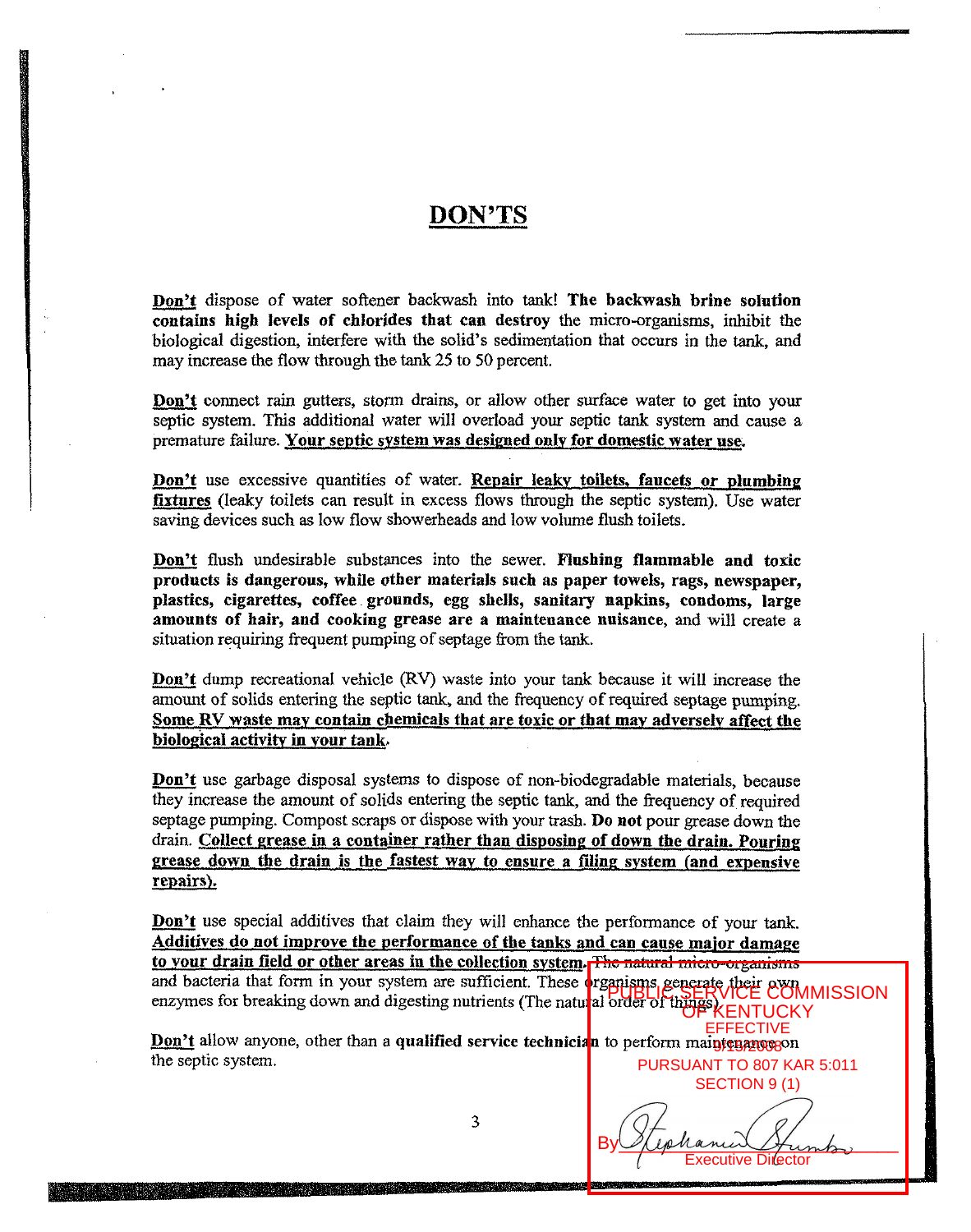## **SUBSTITUTES FOR HOUSEHOLD HAZARDOUS WASTE**

Replace the following hazardous products with ones less environmentally harmful. The hazardous cleaners are listed in bold.face, followed by the suggested substitute.

#### **HAZARDOUS CLEANERS SUGGESTED SUBSTITUTE**

| <b>Ammonia-Based Cleaners:</b>     | Sprinkle baking soda on a damp sponge. For<br>windows, etc., use a solution of 2 tbs. white<br>vinegar to 1 qt. water. (Pour the mixture into a<br>spray bottle). |
|------------------------------------|-------------------------------------------------------------------------------------------------------------------------------------------------------------------|
| Disinfectants:                     | Use borax $ \frac{1}{2}$ cup in a gallon of water<br>(deodorizes also).                                                                                           |
| <b>Drain Decloggers:</b>           | Use a plunger or metal snake tool, or remove<br>and clean trap (Avoid chemical drain<br>cleaners).                                                                |
| <b>Scouring Cleaners/Powders:</b>  | Sprinkle baking soda on a damp sponge or 4<br>tbs. baking soda to 1 qt. warm water or use<br>Bon Ami. (It is cheaper and won't scratch.)                          |
| <b>Carpet/Upholstery Cleaners:</b> | Sprinkle dry cornstarch or baking soda on,<br>then vacuum. For tougher stains, blot with<br>white vinegar in soapy water.                                         |
| <b>Toilet Cleaners:</b>            | Sprinkle on baking soda or Bon Ami, then                                                                                                                          |

PUBLIC SERVICE COMMISSION OF KENTUCKY EFFECTIVE 9/15/2008 PURSUANT TO 807 KAR 5:011 SECTION 9 (1)  $By  $Q$  (ephanical Humbor)$ 

Director

4

scrub with a toilet brush.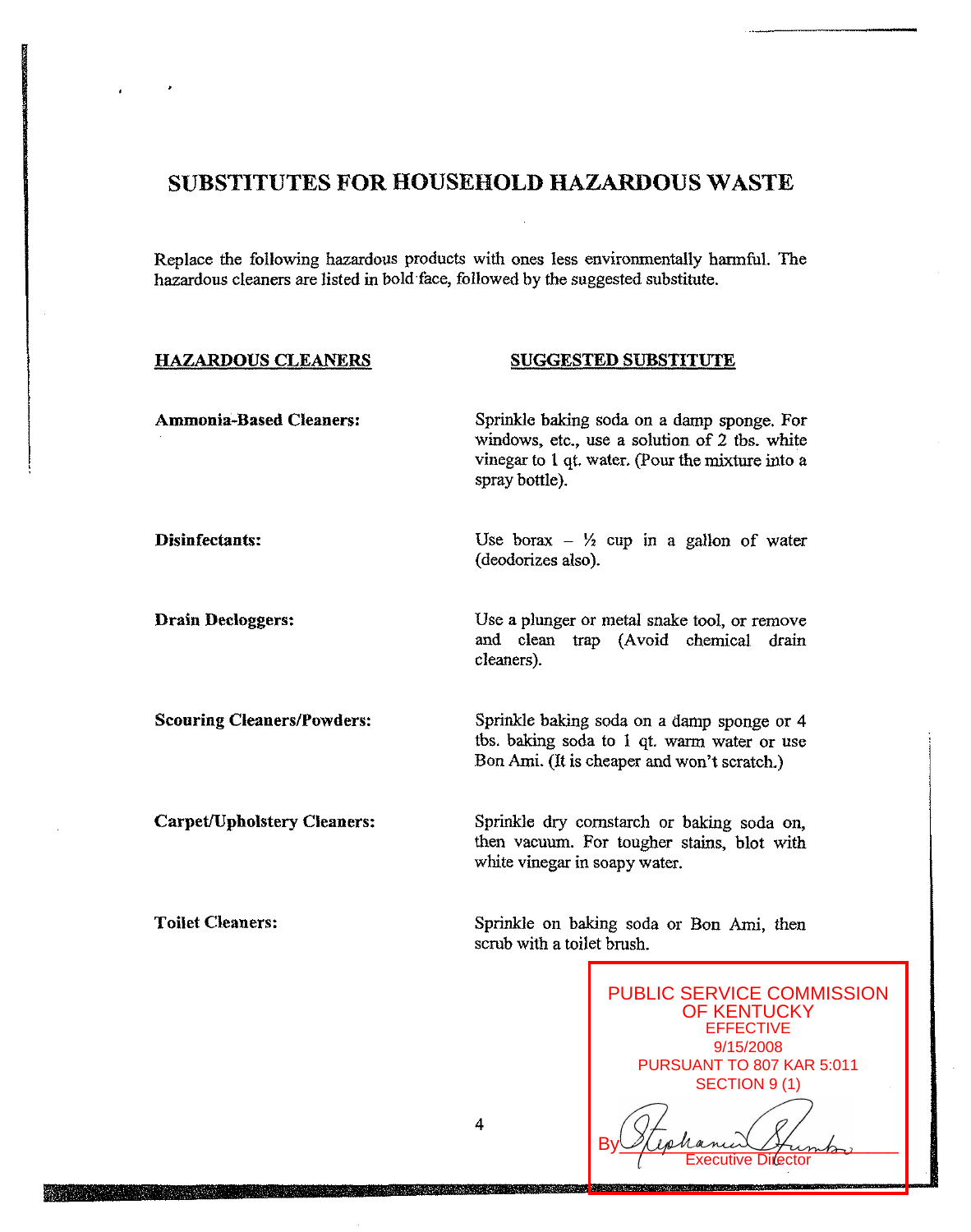**Furniture/Floor Polishes:** To clean, use oil soap and warn water. Dry with soft cloth. Polish with 1 part lemon juice to 2-part oil (any kind), or **use** natural products with lemon oil or beeswax in mineral oil.

**Stainless Steel: Silver:** 

**Oven Cleaners:** 

## **Laundry Detergent:**

**Metal Cleaners - Brass/Copper:** Scrub with a half of lemon dipped in salt. Use scoring pad and soapy water. Rub gently **with** toothpaste and *soft* wet cloth.

> Quickly sprinkle salt on drips, then scrub. (Use baking soda and scouring pads on older spills.)

> Choose one with a **zero phosphate** content, or use soap flakes with **I/3** cup of washing soda (If using a non zero phosphate detergent, before switching wash clothes in pure soda to remove residues.)



5